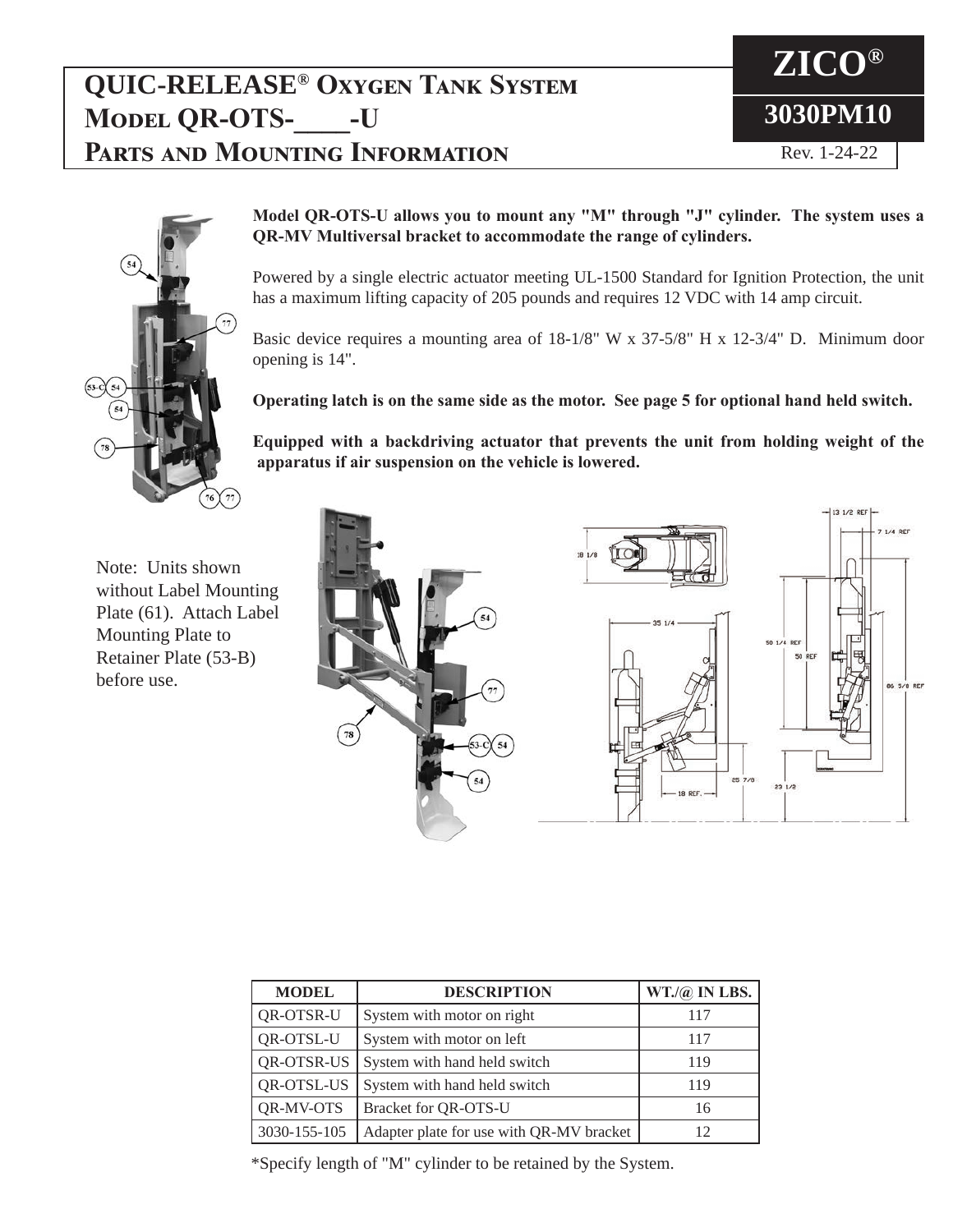| <b>ITEM</b><br>NO.      | PART NO.                   | <b>DESCRIPTION</b>                                                                                     | OTY.                |
|-------------------------|----------------------------|--------------------------------------------------------------------------------------------------------|---------------------|
| 1                       | 3030-140-101               | <b>Base Casting</b>                                                                                    | 1                   |
| $\overline{2}$          | 3030-140-103               | Lifting Arm Weldment                                                                                   | 1                   |
| $\overline{\mathbf{3}}$ | 3030-140-111               | Adapter, Lifting Arm To Tank Brkt.                                                                     | 1                   |
| $\overline{4}$          | 3030-140-113               | Positioning Arm                                                                                        | 1                   |
| $\overline{5}$          | 3030-140-116               | Neoprene Pad, $1''$ x 4- $1/2''$ x $1/8''$ Thk.                                                        | $\overline{2}$      |
| 6                       | 3030-140-117               | Upper Mtg. Brkt. Actuator                                                                              | 1                   |
| 7                       | 3030-140-119               | Housing, Locking Mechanism                                                                             | $\mathbf{1}$        |
| 8                       | 3030-140-121               | Slider, Locking Mechanism                                                                              | $\mathbf{1}$        |
| 9                       | 3030-140-123               | Hook, Locking Mechanism                                                                                | $\mathfrak{2}$      |
| 10                      | 3030-140-125               | Handle, Locking Mechanism                                                                              | 1                   |
| 11                      | 3030-140-127               | Lifting Arm Sleeve, Steel, .765 ID x 1 OD x 1.032                                                      | $\overline{c}$      |
| 12                      | 9014-117500                | Plainwasher, 3/4ø ID                                                                                   | $\overline{2}$      |
| 13                      | 9010-107540                | Screw, 3/4-10 x 2-1/2 Hex Hd.                                                                          | $\overline{2}$      |
| 14                      | 3030-140-149               | Damper, Hydraulic                                                                                      | $\mathbf{1}$        |
| 15                      | 3030-140-133               | Sleeve, Steel, $.39$ ID x $.5$ OD x $.5$                                                               | 4                   |
| 16                      | 9018-103716                | Pivot Screw 3/8-16 x 1" Hex Hd. Grade 8                                                                | $\overline{3}$      |
| 17                      | 9013-173700                | Nut, 3/8-16 Self Locking                                                                               | 5                   |
| 18                      | 9018-103728                | Pivot Screw 3/8-16 x 1-3/4" Hex Hd. Grade 8                                                            | 1                   |
| $\overline{19}$         | 9014-263700                | 3/8 External Tooth Lockwasher Steel Zinc                                                               | 1                   |
| 20                      | 9018-103116                | Mtg. Screw, Lock Mech 5/16-18 x 1 Hex Hd. Gr 8                                                         | 6                   |
| 21                      | 9010-315036                | Shoulder Screw, $1/2 \times 2$ -1/4 Grip                                                               | 1                   |
| 22                      | 9050-005056                | Quic Release Pin x 3-1/2 Grip                                                                          | $\mathbf{1}$        |
| 23                      | 9018-104364                | Mtg. Screw, Upper Mtg. Brkt. 7/16-14 x 4 HH Gr8                                                        | $\overline{c}$      |
| 24                      | 9010-382512                | Setscrew, Upper Mtg. Brkt. 1/4-20 x 3/4 Cup Point                                                      | $\overline{2}$      |
| 26                      | 3030-140-141               | Spacer, Steel, .343 ID x .5 OD x .44 LG.                                                               | $\overline{2}$      |
| 27                      | 3030-140-130               | Washer, Spring 1/2 ID x 1 OD, SS                                                                       | 1                   |
| 28                      | 9014-203100                | Lockwasher, 5/16 Split                                                                                 | 14                  |
| 29                      | 9015-103120                | Screw, 5/16-18 x 1-1/4 HH Gr. 5                                                                        | 10                  |
| 30                      | 9010-103110                | Mtg. Screw, Brkt. To Adapter 5/16-18 x 5/8 Hex Hd.                                                     | 10                  |
| 31                      | 3030-155-105               | Adjustable Backplate                                                                                   | 1                   |
| 32                      | 9010-103128                | Mtg. Screw, Lock Mech HSG 5/16-18 x 1-3/4 Hex Hd.                                                      | 2                   |
| 33                      | 3030-140-112               | Electric Actuator                                                                                      | 1                   |
| $\overline{34}$         | 2070-105-119               | Knob, Plastic                                                                                          | 1                   |
| $\overline{35}$         | 9010-113716                | Screw, 3/8-24 x 1", Hex Hd.                                                                            | 1                   |
| 36                      | 9014-203700                | 3/8 Split Lockwasher                                                                                   | 1                   |
| $\overline{37}$         | 3030-140-147               | Retainer, Latch Handle                                                                                 | 1                   |
| $\overline{38}$         | 3030-140-157               | Spacer, Steel, .328 ID x .5 OD x 1                                                                     | $\overline{2}$      |
| 39<br>40                | 3030-140-159               | Comp Spring, .660 OD x .049 Wire x 7/8                                                                 | $\overline{2}$      |
| 41                      | 9013-174300<br>9014-113100 | Nut, 7/16-14 Self Locking                                                                              | 2<br>$\overline{8}$ |
| 42                      | 9014-113700                | Flatwasher, 5/16 Nom. x 1/16 Thk.                                                                      |                     |
| 43                      | 9014-204300                | 3/8 USS Flat Washer Steel Zinc                                                                         | 6<br>1              |
| 44                      | 9014-113700                | Lockwasher, 7/16 Split                                                                                 | 5                   |
| 45                      | 9012-103700                | Flatwasher, 3/8 Nom.                                                                                   | $\mathbf{1}$        |
| 46                      | 3030-140-161               | Nut, 3/8-16 Plain, Hex                                                                                 | $\overline{c}$      |
| 47                      | 9013-173100                | End Fitting, Damper                                                                                    | 11                  |
| 48                      | 9018-103156                | Nut, 5/16-18, Hex Self Locking                                                                         | 1                   |
| 49                      | 9010-103124                | Damper To Base Mtg. Screw 5/16-18 x 3-1/2 Hex Hd.<br>Damper To Arm Mtg. Screw, 5/16-18 x 1-1/2 Hex Hd. | $\mathbf{1}$        |
| 50                      | 9012-103100                | Nut, 5/16-18 Plain, Hex                                                                                | 3                   |
| 51                      | 3030-140-163               | Spacer, Damper to Base, Alum, .328 ID x .5 OD x .79                                                    | 2                   |
| 53                      | 3030-140-151               | Cylinder Bracket Assembly for "G" or "H" cylinder                                                      | $\mathbf{1}$        |
| $53-A$                  | 3030-135-105               | <b>Base Plate</b>                                                                                      | $\mathbf{1}$        |
| $53-B$                  | 3030-135-110               | <b>Retainer Plate</b>                                                                                  | $\mathbf{1}$        |
| $53-C$                  | 3030-135-120               | <b>Support Strap</b>                                                                                   | $\overline{2}$      |
| 54                      | 3030-135-135               | <b>Strap &amp; Buckle Assembly</b>                                                                     | $\overline{3}$      |
| $\overline{55}$         | 3097-105-144               | <b>NOT SHOWN</b><br>Switch, Toggle, DPDT (mom.)                                                        | 1                   |
|                         |                            |                                                                                                        |                     |



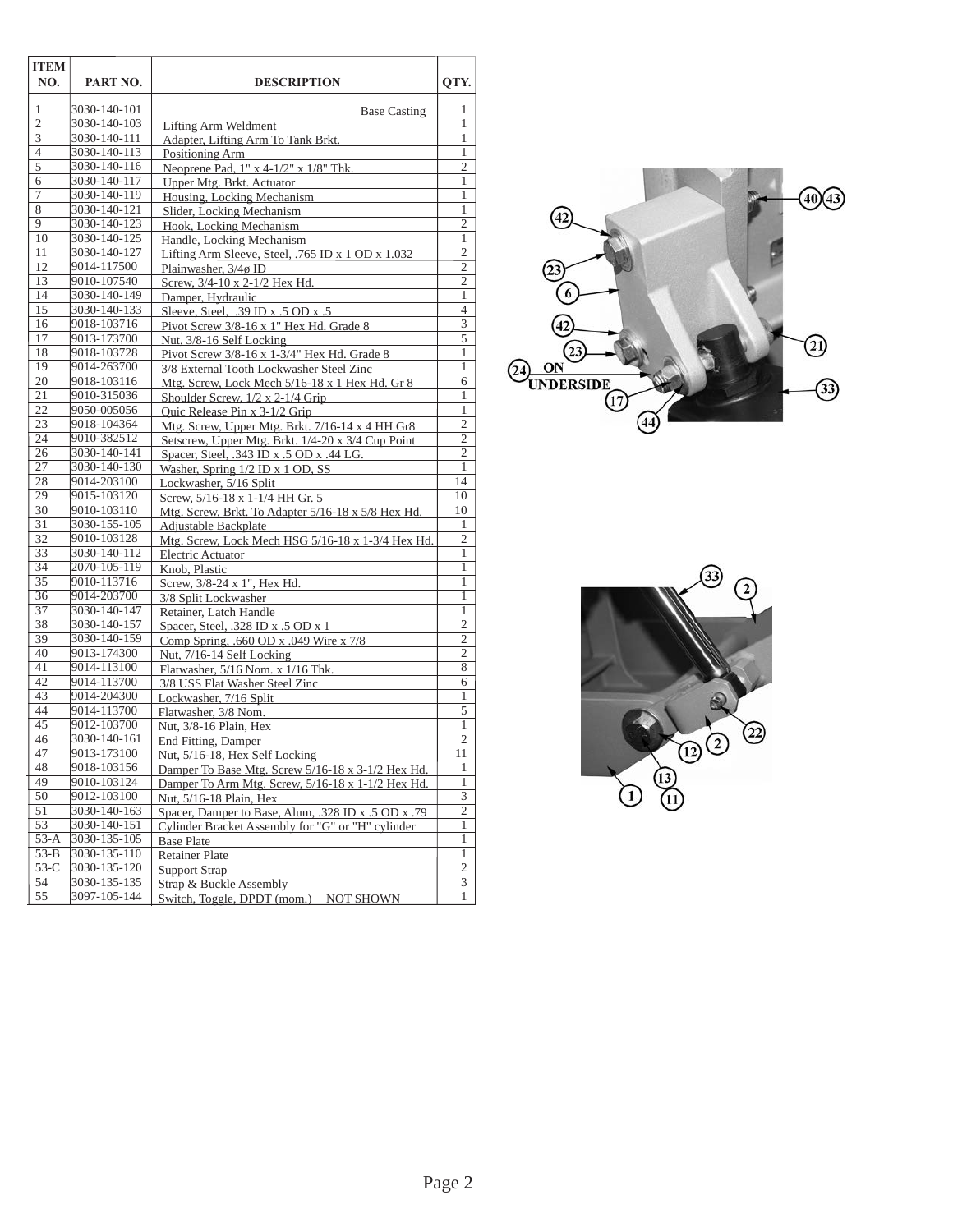| <b>ITEM</b><br>NO. | PART NO.     | <b>DESCRIPTION</b>                            | OTY.           |
|--------------------|--------------|-----------------------------------------------|----------------|
| 56                 | 3030-140-167 | Label "Handle Must Be In"<br><b>NOT SHOWN</b> | 1              |
| 57                 | 3030-140-169 | Label "Unlock/Lock"                           | $\mathbf{1}$   |
| 58                 | 3030-140-165 | Nylon Tree Rivet Hole Dia. 3/16, 7/16         | $\overline{4}$ |
| 59                 | 3030-140-171 | Label "Stand Clear"<br><b>NOT SHOWN</b>       | $\mathbf{1}$   |
| 60                 | 3030-140-172 | Label "Must Read"                             | $\mathbf{1}$   |
| 61                 | 3030-140-173 | <b>Label Mounting Plate</b>                   | $\mathbf{1}$   |
| 62                 | 9260-001802  | Rivet, 3/16, .188-250 Grip                    | $\mathfrak{2}$ |
| 63                 | 3030-000-109 | Stop, Cylinder                                | $\mathbf{1}$   |
| 64                 | 9010-102512  | Screw, 1/4-20 x 3/4 Hex Head                  | $\mathfrak{2}$ |
| 65                 | 9112-352500  | Thumb Nut, 1/4-20                             | $\overline{2}$ |
| 66                 | 9014-112500  | 1/4 Nom., Flatwasher                          | $\overline{4}$ |
| 67                 | 9114-101800  | 3/16 Rivet Backup Washer                      | $\mathfrak{2}$ |
| 71                 | 9120-101102  | Drive Screw #4 $x$ 1/8" Type "U"              | $\overline{2}$ |
| 72                 | 0000-000-105 | Label, Model Number, Metal                    | $\mathbf{1}$   |
| 73                 | 3030-000-115 | Label, "Meets KKK Specs"<br><b>NOT SHOWN</b>  | 1              |
| 74                 | 9114-113700  | 5/16 Flatwasher                               | 1              |
| 75                 | 3030-135-145 | Edge Guard, 2"                                | 8              |
| 76                 | 3030-140-178 | Label, Remove Strap Before Operating          | $\mathbf{1}$   |
| 77                 | 3030-135-138 | Ratchet Strap & Buckle Assy.                  | $\overline{2}$ |
| 78                 | 3030-140-176 | Label, Strap Must Be Secured                  | $\overline{2}$ |







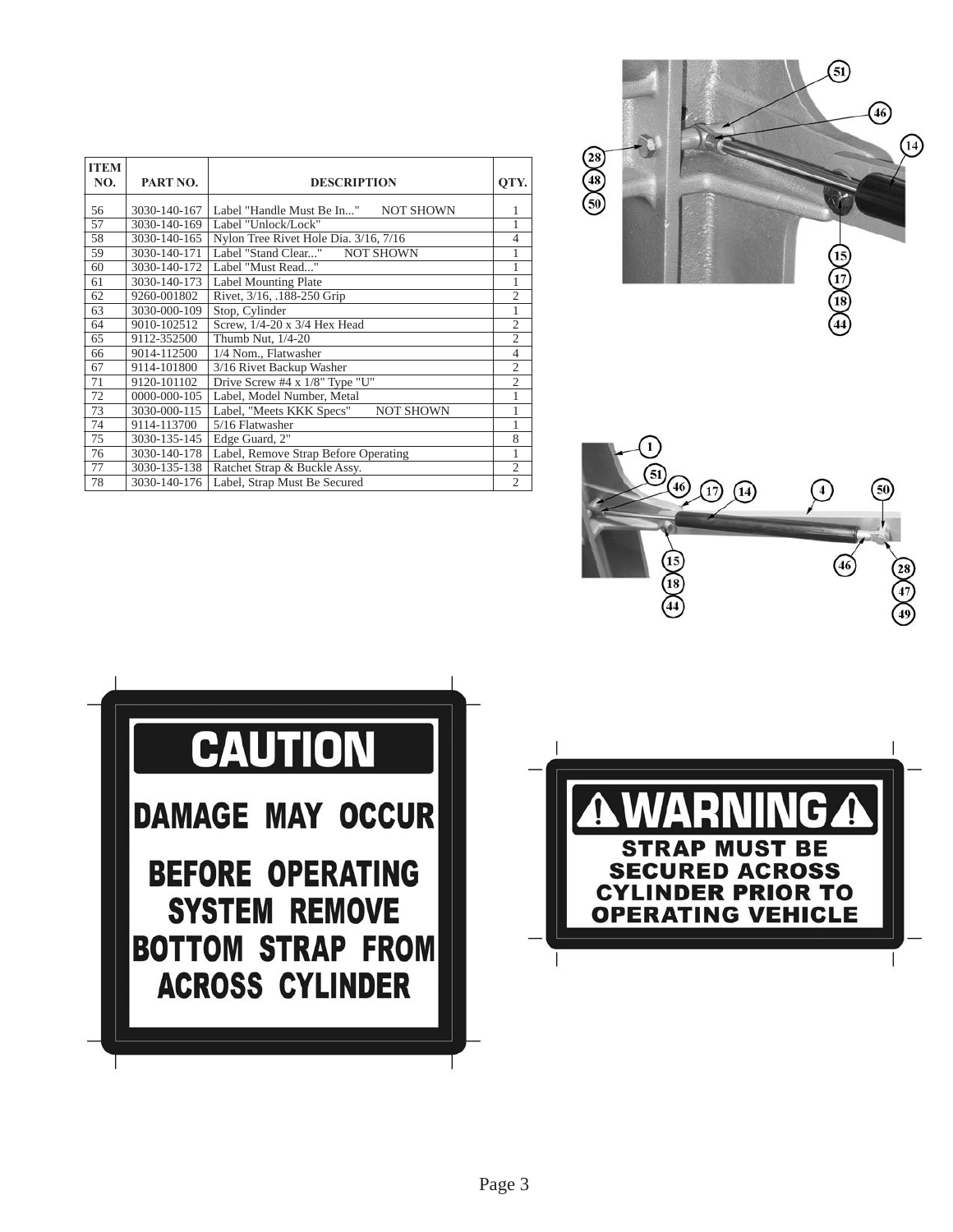











**Label Assembly Shipped Unmounted**